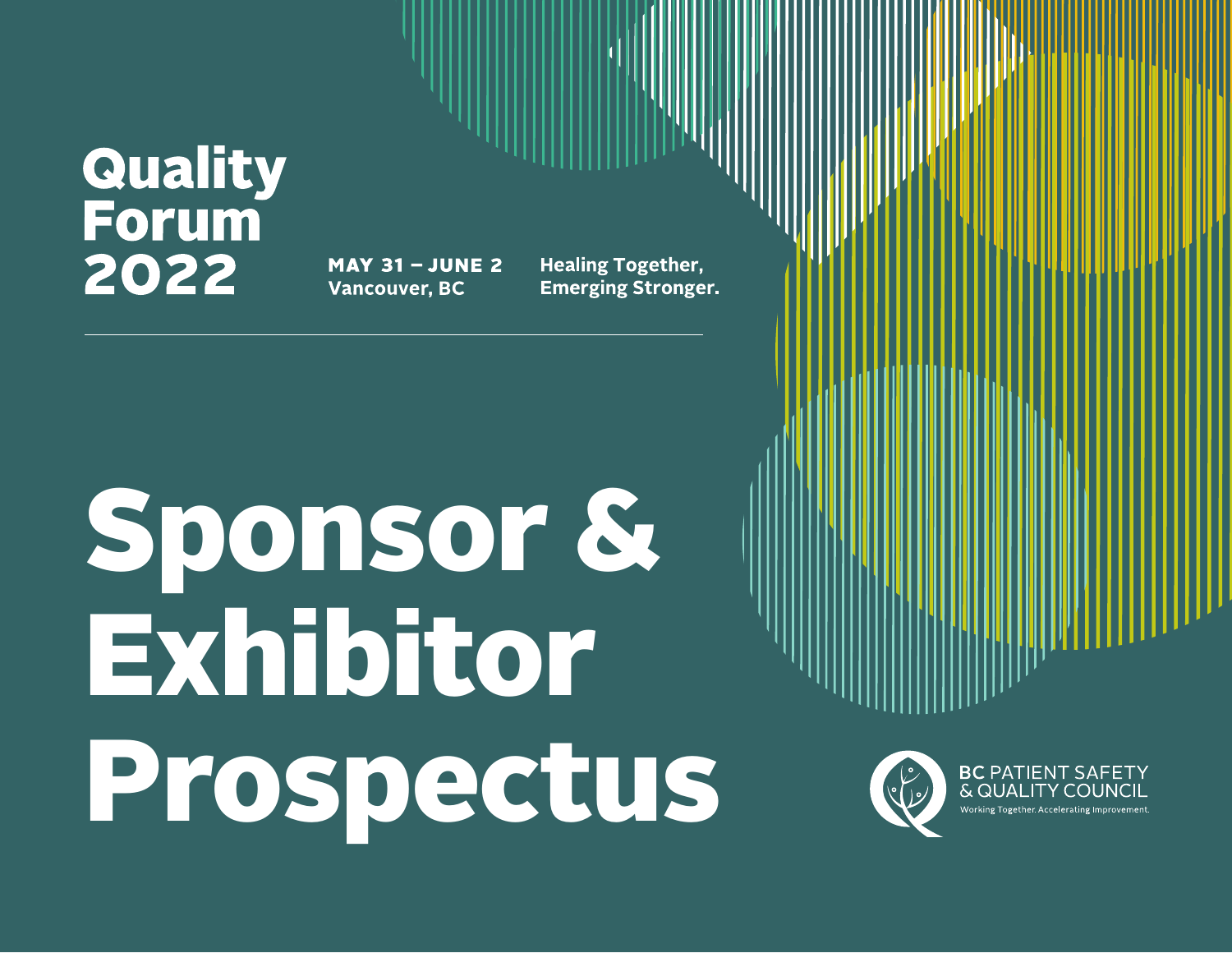# About the Quality Forum

Hosted by the BC Patient Safety & Quality Council, the Quality Forum brings together British Columbia's health care community to learn new skills and strategies, discuss opportunities and challenges and network with others interested in improving health care.

As one of the largest health quality conferences in Canada, the Quality Forum provides a unique opportunity to reach a wide range of health system stakeholders all at once. Becoming a sponsor or exhibitor will connect you with individuals working across the continuum of care from communities throughout the province, including clinicians, policy and decision makers, senior executive team and board members, patient partners, quality improvement leaders, researchers, students and more.





**We expect Quality Forum 2022 to sell out for the 11th consecutive year!**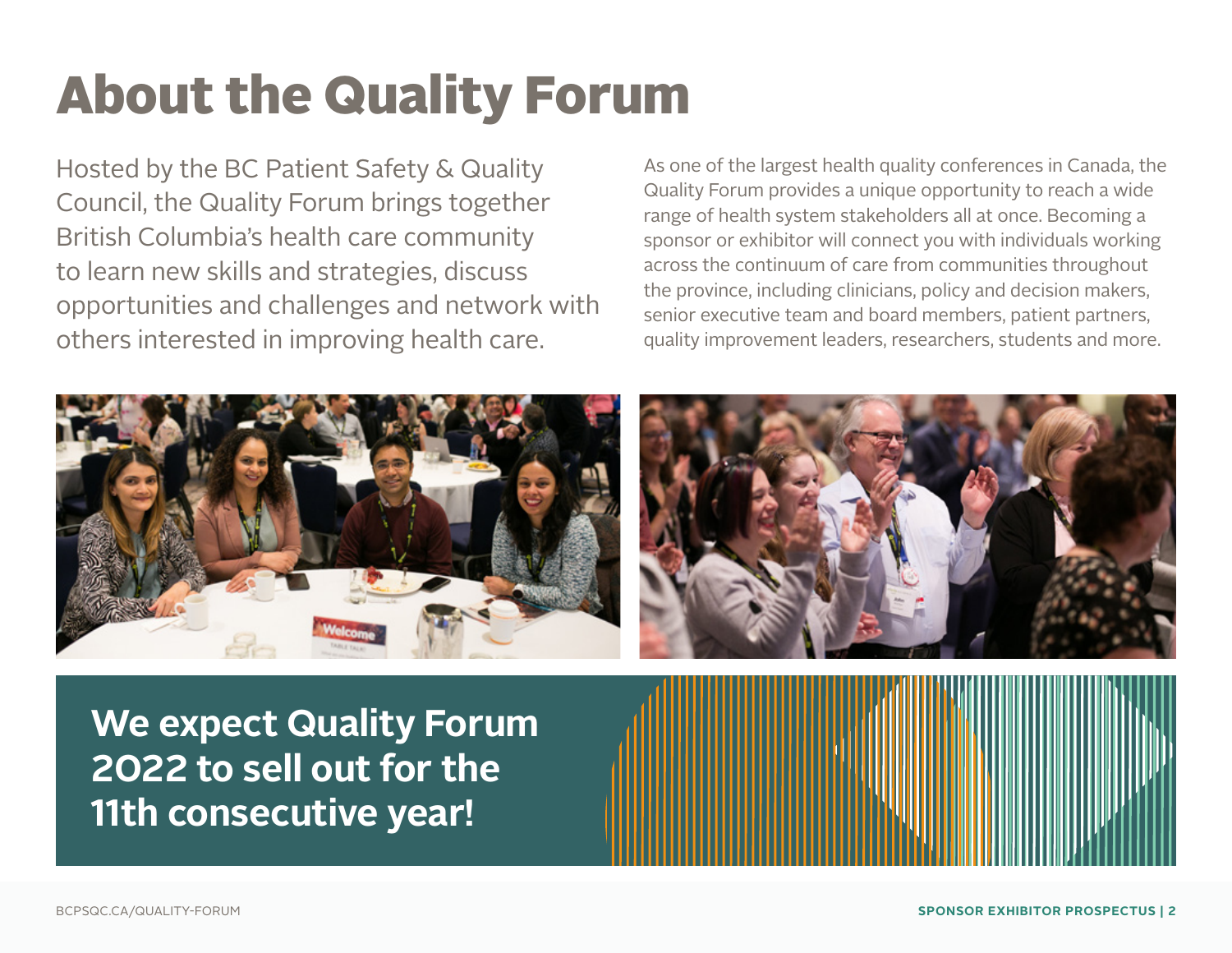## Healing Together, Emerging Stronger

Our theme this year is Healing Together, Emerging Stronger, and we know that coming together in person will promote strong connections, facilitate the exchange of innovative ideas and re-energize our health care system after all we have been through over the last several years. We're committed to keeping the safety of our participants at the forefront and will continue to follow direction from our public health leaders as it becomes available.

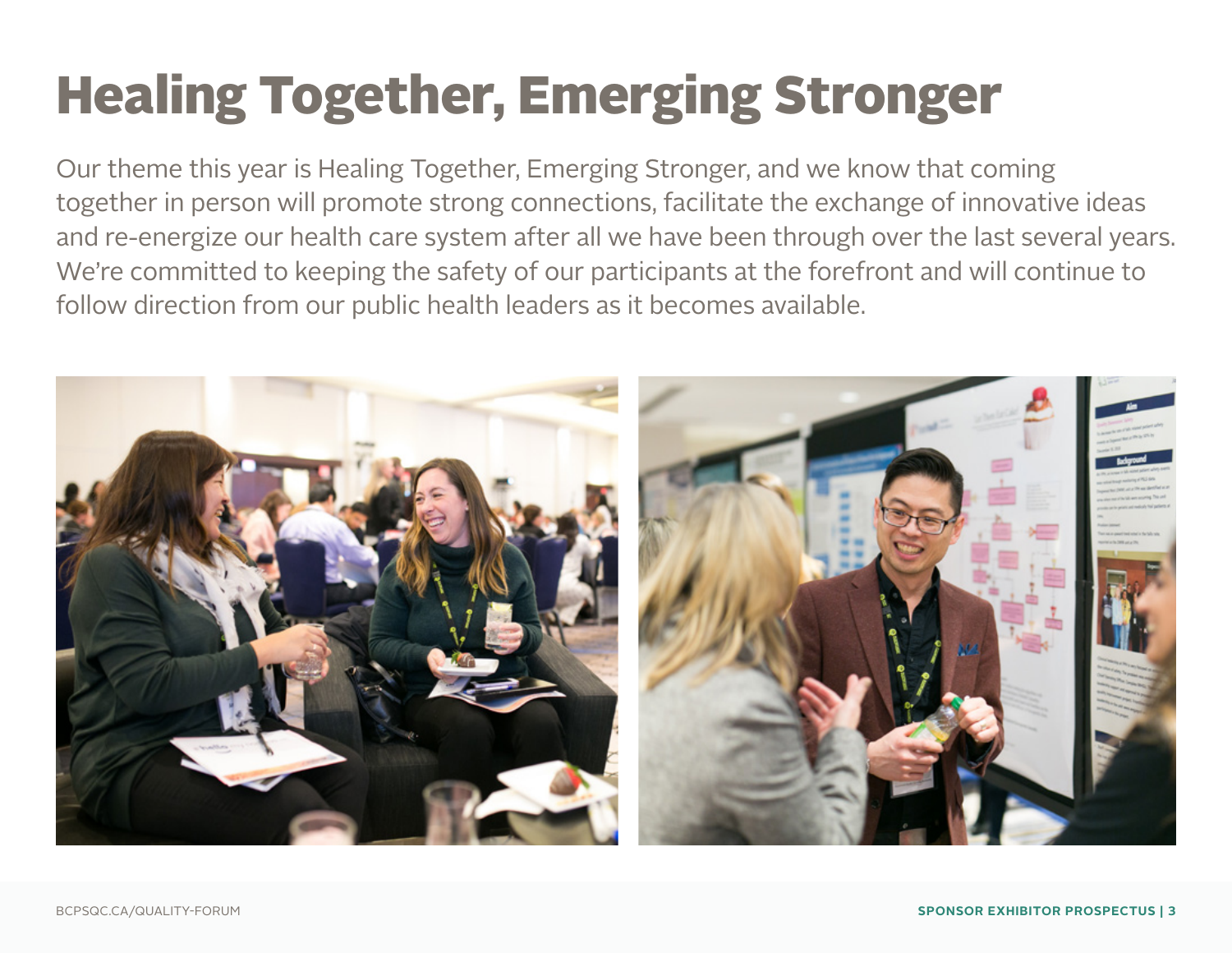#### **Event Objectives**

- Ignite action and learning to improve quality of care;
- Create and strengthen relationships and collaboration across all areas of care;
- Share effective strategies and leading practices to stimulate and sustain improvement; and
- Demonstrate how every voice matters to achieve high-quality care.



#### **Quality Forum Attendees**

#### Physicians Managers/Leaders Quality Improvement Professionals Directors/Executive Directors Board/Senior Executive Team Members Patients/Families/Caregivers **Students** Nurses Academics/Researchers Allied Health Professionals **Pharmacists Others**

| 28% |
|-----|
| 16% |
| 12% |
| 9%  |
| 6%  |
| 5%  |
| 4%  |
| 4%  |
| 3%  |
| 1%  |
| 1%  |
| 10% |

Quality Forum 2021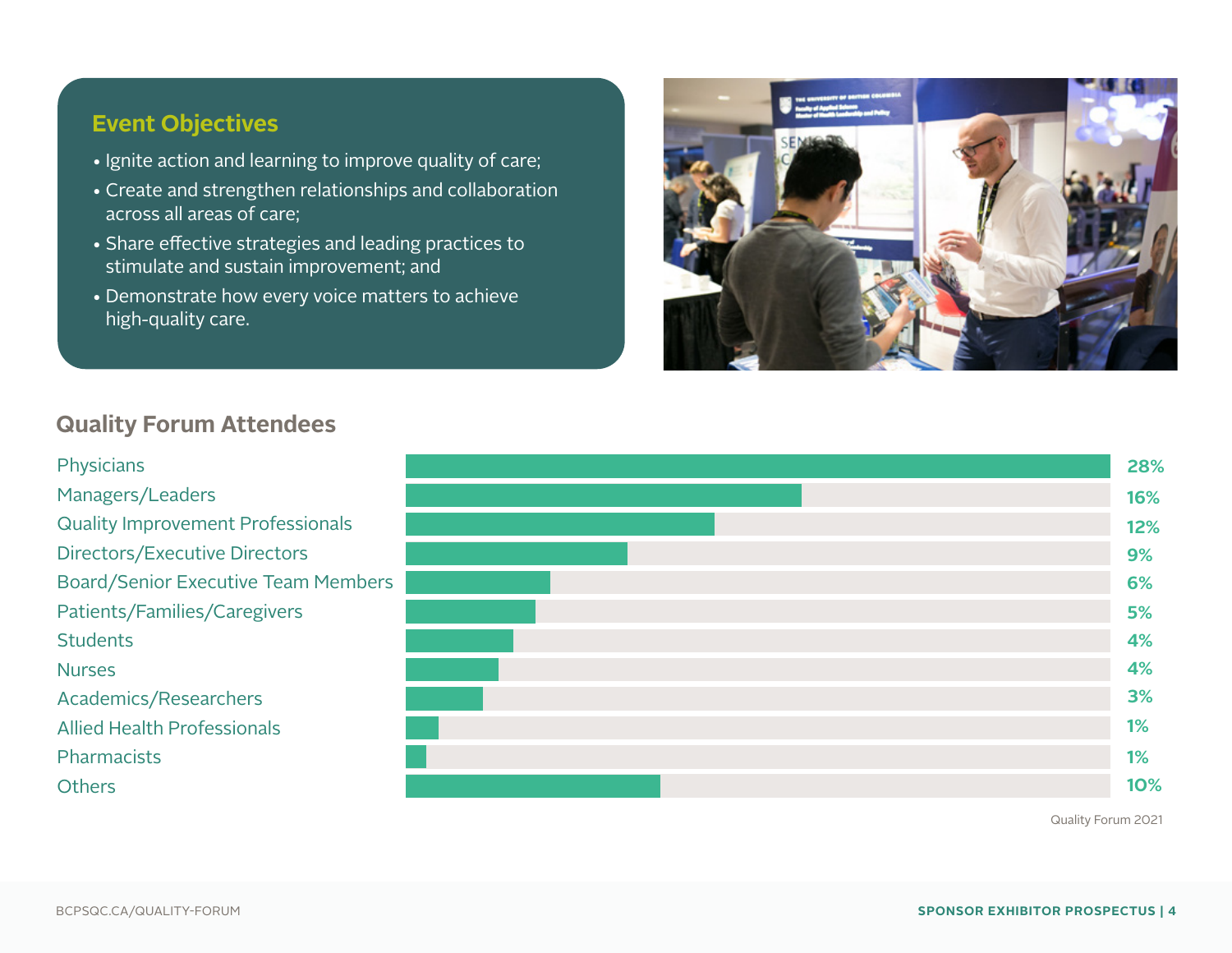### Sponsor & Exhibitor Benefits

|                                                       | <b>Platinum</b><br><b>Sponsor</b><br>\$15,000 | <b>Gold</b><br><b>Sponsor</b><br>\$10,000 | <b>Silver</b><br><b>Sponsor</b><br>\$7,500 | <b>Bronze</b><br><b>Sponsor</b><br>\$5,000 | <b>Standard</b><br><b>Exhibitor</b><br>\$2,750 | <b>Non-Profit</b><br><b>Exhibitor</b><br>\$2,000 |
|-------------------------------------------------------|-----------------------------------------------|-------------------------------------------|--------------------------------------------|--------------------------------------------|------------------------------------------------|--------------------------------------------------|
| Recognition as a prominent sponsor of the event       |                                               |                                           |                                            |                                            |                                                |                                                  |
| Dedicated mention on social media prior to the event  | $\checkmark$                                  |                                           |                                            |                                            |                                                |                                                  |
| Acknowledgement during opening remarks                |                                               | ✓                                         |                                            |                                            |                                                |                                                  |
| Logo included on event signage and website            |                                               | $\checkmark$                              |                                            |                                            |                                                |                                                  |
| Logo printed in the Quality Forum program guide       |                                               | $\checkmark$                              |                                            |                                            |                                                |                                                  |
| Name listed in the Quality Forum program guide        |                                               | $\checkmark$                              |                                            |                                            |                                                |                                                  |
| Option to host an exhibit table during the main Forum | $\sqrt{}$                                     | ✓                                         |                                            | ✓                                          |                                                |                                                  |
| Complimentary main Forum registrations*               | 5                                             | 3                                         | 2                                          |                                            |                                                |                                                  |

*\*Additional passes can be purchased for a discounted rate of \$375 +GST for individuals that will remain at the exhibit table and not attend sessions.*

100% of sponsor and exhibitor evaluation respondents from Quality Forum 2021 said that their organization would support the event again in the future.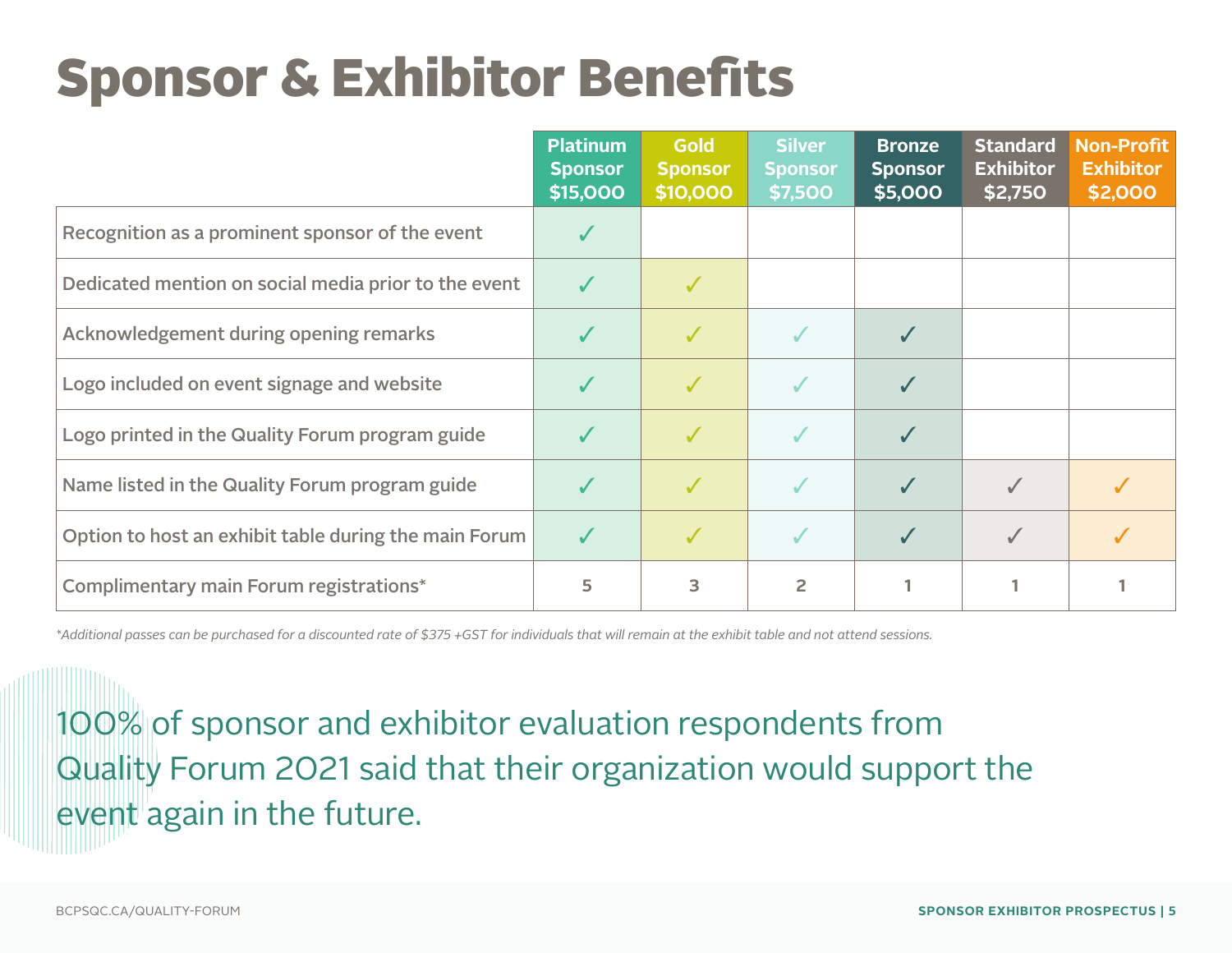### Sponsor & Exhibitor Area

Quality Forum 2022 will once again be held at the Hyatt Regency Vancouver, located centrally in downtown Vancouver.

The main two days of the Quality Forum provide countless opportunities for your organization to connect directly with participants and to share more about how your work can support their needs. The many refreshment breaks and our popular Storyboard Reception are excellent for networking and building relationships that you can leverage after the event.

If you choose to host an exhibit table at Quality Forum 2022, your organization will have access to:

- One 6' skirted table
- Wi-Fi
- An electrical cord



Don't wait to secure your spot – the Quality Forum fills every available exhibit table each year!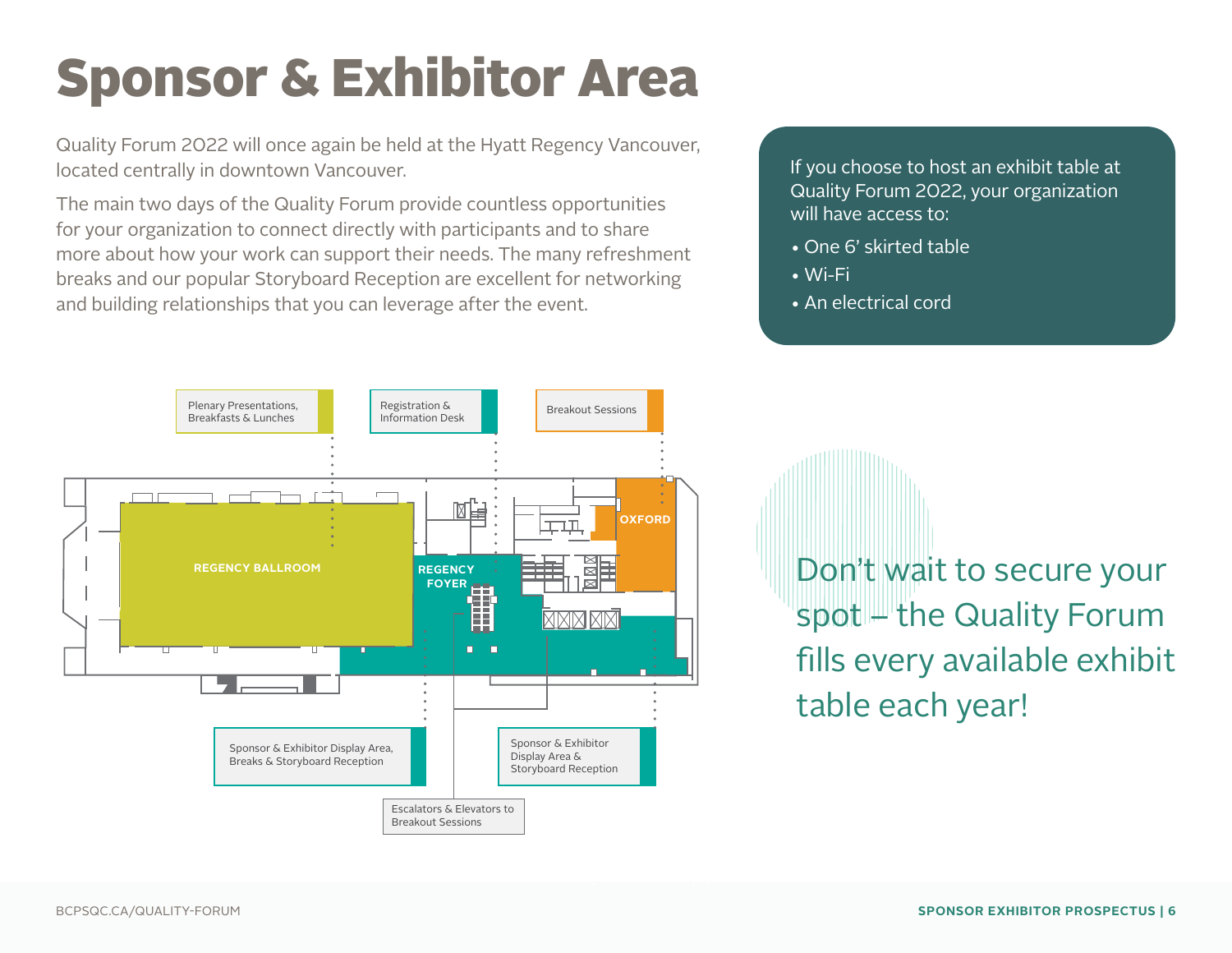### Program at a Glance

#### Main Forum

#### **WEDNESDAY, JUNE 1 THURSDAY, JUNE 2**

| 0700 - 0800   | Registration & Breakfast                             |
|---------------|------------------------------------------------------|
| $0800 - 0830$ | <b>Territorial Welcome</b>                           |
| 0830 - 0930   | <b>HEALING TOGETHER,</b><br><b>EMERGING STRONGER</b> |
| 0930 - 0945   | Break                                                |
| $0945 - 1000$ | <b>Opening Remarks</b>                               |
| $1000 - 1045$ | <b>PLENARY PRESENTATION</b>                          |
| $1045 - 1100$ | Transition                                           |
| $1100 - 1200$ | <b>Breakout A</b>                                    |
| $1200 - 1300$ | Lunch                                                |
| $1300 - 1345$ | <b>DEBATE</b>                                        |
| $1345 - 1400$ | Transition                                           |
| $1400 - 1500$ | <b>Breakout B</b>                                    |
| $1500 - 1530$ | Break                                                |
| $1530 - 1630$ | <b>Breakout C</b>                                    |
| $1630 - 1800$ | <b>Storyboard Reception</b><br>Appetizers & Cash Bar |

| <b>0700 - 0800</b> Breakfast  |                                  |
|-------------------------------|----------------------------------|
|                               | 0800 - 0815 Territorial Welcome  |
|                               | 0815 - 0900 PLENARY PRESENTATION |
| $0900 - 0915$ Transition      |                                  |
| 0915 - 1015 Breakout D        |                                  |
| $1015 - 1045$ Break           |                                  |
| 1045 – 1145 Breakout E        |                                  |
| $1145 - 1245$ Lunch           |                                  |
| 1245 – 1345 Breakout F        |                                  |
| $1345 - 1415$ Break           |                                  |
| $1415 - 1515$                 | <b>Breakout G</b>                |
| <b>1515 – 1530</b> Transition |                                  |
|                               | 1530 - 1615 PLENARY PRESENTATION |
|                               | 1615 - 1630 Traditional Closing  |